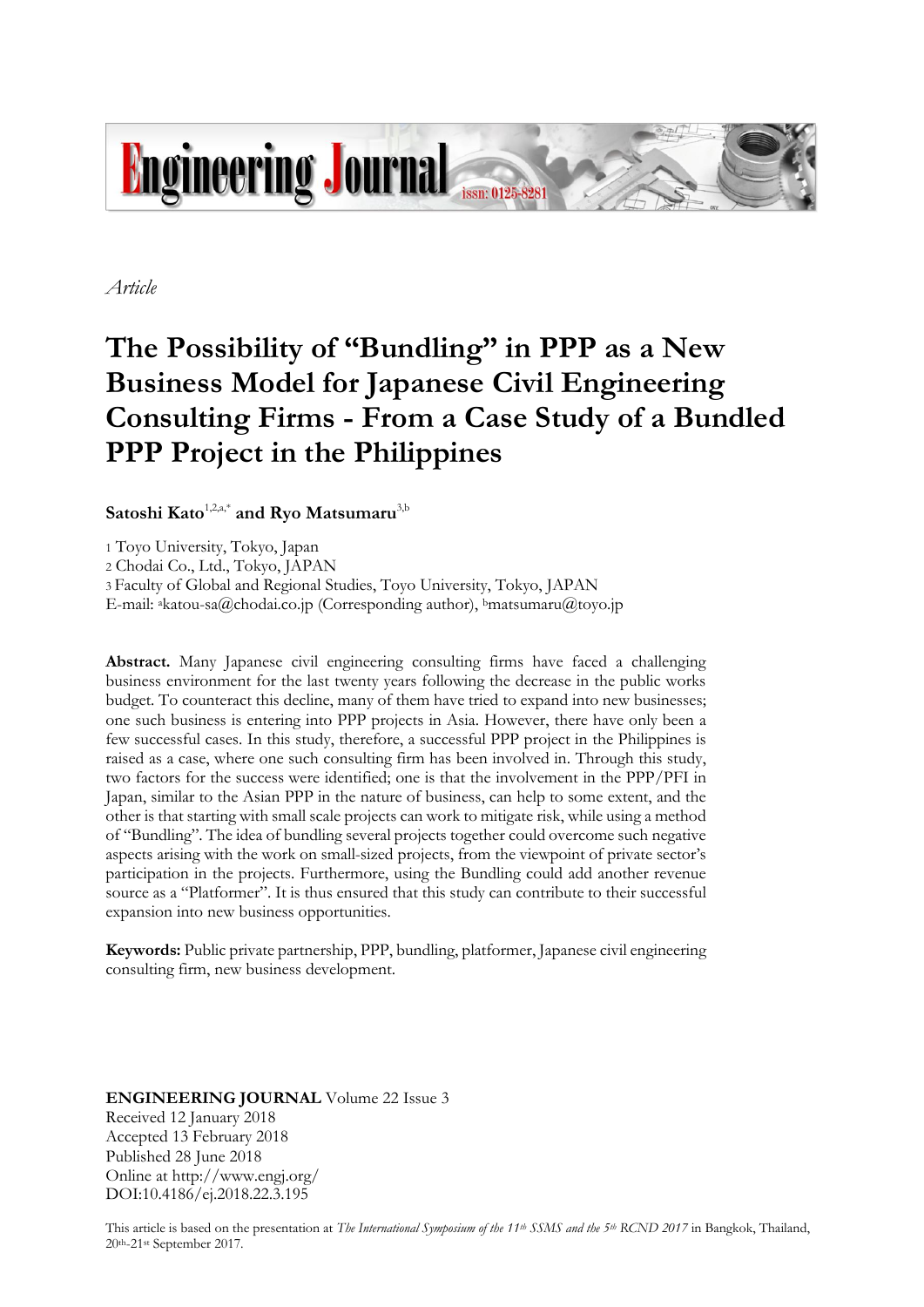# **1. Introduction**

## **1.1. Background of this Study**

Japanese civil engineering consulting firms ("JCECs") are mainly engaged in research, planning, design and so on for domestic public works ("JPN-Dom. Public Works") where the national government, local governments and their related organizations are the ones placing the orders. The JCECs therefore depend on the JPN-Dom. Public Works for most of their sales and profits in nature. However, the budget for the JPN-Dom. Public Works has continuously been in a trend of decline since its peak in the late 1990s, and the budget amount in FY2011 was around half of the peak year's level. With social security expenditure expected to increase due to Japan's declining birthrate and aging population, as well as considering the severe financial situation of the country both at national and at local government levels, a drastic increase in the budget for the JPN-Dom. Public Works cannot be expected. Accordingly, for the JCECs that rely heavily on the JPN-Dom. Public Works, establishing new business is an urgent issue.

On the other hand, there are those who claim "the 21st century is the era of Asia", since infrastructure demand in Asia is huge and continue to grow thanks to population increases and economic growth. Looking outside of Japan, there are many business opportunities for the JCECs to demonstrate their strengths, which have long supported infrastructure development in Japan. Given these circumstances, there are a lot of JCECs aiming to achieve growth in overseas markets, especially through Public Private Partnership ("PPP") projects in Asia ("Asian PPP Business"), but in practice, there have been only a few successful cases.

Therefore, in this study, a specific PPP project in the Philippines, handled by one of the JCECs, is to be raised as an example. In this case, Chodai Co., Ltd ("Chodai") has worked on multiple PPP projects in collaboration with local companies, and has proven to be a successful example for the JCECs.

The authors of this study identified that the factors for Chodai's success in this case are based on proceeding with development while minimizing risks. Specifically, the first factor is that Chodai already had a proven track record of working on Private Finance Initiative ("PFI") projects in Japan (JPN-PPP/PFI Business), which made it easier for Chodai to transition to Asian PPP Business. Another factor is that, because these PPP projects were implemented on a small-scale by local government bodies, the risks assumed per project could be limited.

On the other hand, there are also demerits to working on small-scale projects, but these can be diminished through a method of "Bundling", which is simply to bundle multiple projects together. Furthermore, through the Bundling, Chodai not only familiarizes themselves with local laws and regulations, geography etc., and makes connections with relevant agencies, but also builds a good relationship with local partner companies. Accordingly, this could allow Chodai to create additionally new business opportunities as a "Platformer".

Behind this background above, this study identifies a method, by analyzing this case, that could help the JCECs to succeed at Asian PPP Business.

# **1.2. Purpose of this Study**

The purpose of this study is to clarify the factors of success needed for the JCECs when expanding into Asian PPP Business as a new business, by analyzing Chodai's case. If any useful suggestions are obtained as to how the JCECs can participate in, and succeed at, Asian PPP Business, this can contribute to the further development of the JCECs' industry, in accordance with the policy the Japanese government is promoting under the name of "Infrastructure System Export Strategy".

# **2. Business Environment around JCECs**

# **2.1. Business Feature of JCECs**

The JCECs are a type of company registered to the Ministry of Land, Infrastructure, Transportation and Tourism ("MLIT") as "Civil Engineering Consultants". The birth of the JCECs tracks back to the "principle of separation between engineering and construction", clarified by the declaration issued in January 1959 by the vice minister from the Ministry of Construction (currently MLIT), which formed the basis, and establishment and development, of the JCECs [1]. The JCECs further enhanced their reputations during the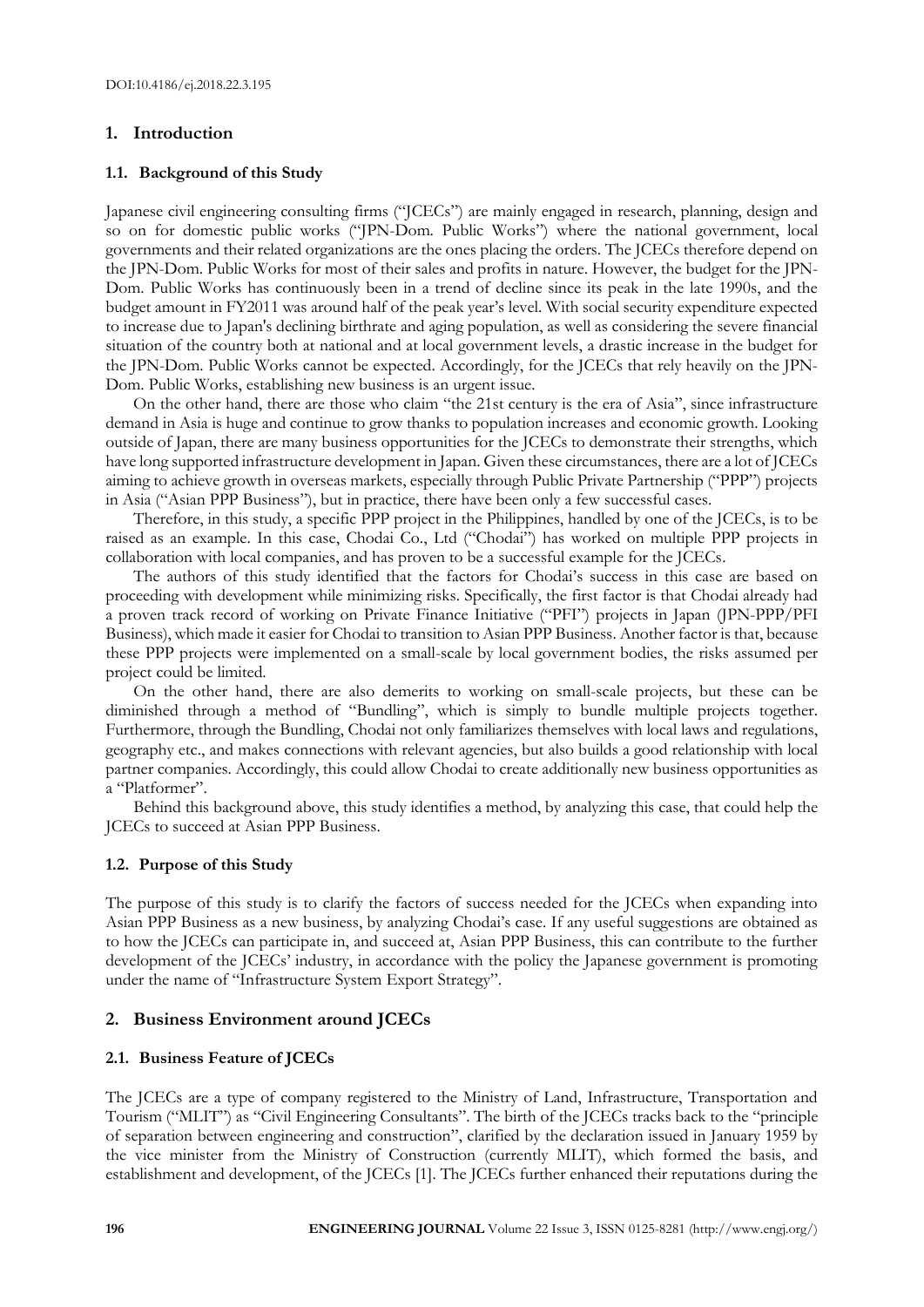high economic growth era, in conjunction with the rapid increase in the amount of public works for the development of social infrastructure.

Behind this background, the JCECs have relied on the JPN-Dom. Public Works, in terms of revenue and profit, with orders coming from government offices at national or local government level.

# **2.2. Domestic Business Environment**

In FY2010, the budget amount for the JPN-Dom. Public Works decreased to half of a peak year of FY1998 (Fig. 1). Given the huge deficit at national and local government level, an increase in the JPN-Dom. Public Works budget cannot be expected to see. Therefore, for many of the JCECs, it is clear that developing new businesses is an urgent issue that needs to be addressed, and one of these new streams of business is overseas development, especially in developing countries in Asia.

## **2.3. Overseas Business Environment**

Currently, the JCECs' overseas business mainly consists of Official Development Assistance ("ODA") projects ("ODA Business"), starting with construction for compensation after World War II in South East Asia [App.1]. In fact, the total amount of the orders received by 74 of the JCECs in FY2014 is JPY 93.3 billion, out of which 83.8% (JPY 78.3 billion) comes from the ODA Business [2]. However, with ODA budget at its peak in FY1997, it has begun to decline gradually to half as seen in Fig. 2. As the same can be seen for the budget for the JPN-Dom. Public Works [App.2], it is to be concluded that business expansion in the ODA Business is unrealistic.

Therefore, it can be said that the market for the JPN-Dom. Public Works and ODA Business, which are pillars of the JCECs' main business domains, have faced a continuous trend of decline, and this is the background behind which the JCECs are pursuing new businesses.

# **3. Asian PPP Business as New Business for JCECs**

Given this competitive business environment both in Japan and abroad, entering into a market of Asian PPP is recognized to be a new business opportunity for the JCECs, based upon the SWOT analysis, a framework for management strategies in business administration (Table 1).

Table 2 compares the JPN-Dom. Public Works and ODA Business, both JCECs' conventional business, and Asian PPP Business. In addition to the difference shown here, other difference in labor costs, culture, language, and laws and regulations etc. also exists between both businesses. These matters force the JCECs to face the challenging situation in Asian PPP business.

In such challenging circumstances, a case study of Chodai, one of the JCECs, draws great interest from many different angles, as this case in the Philippines is regarded as a success.



Note: The amount includes the supplementary budget. Source: Adopted from MOF (2017) [3].

Fig. 1. Transition in Domestic Public Works Budget (From 1990 to 2016).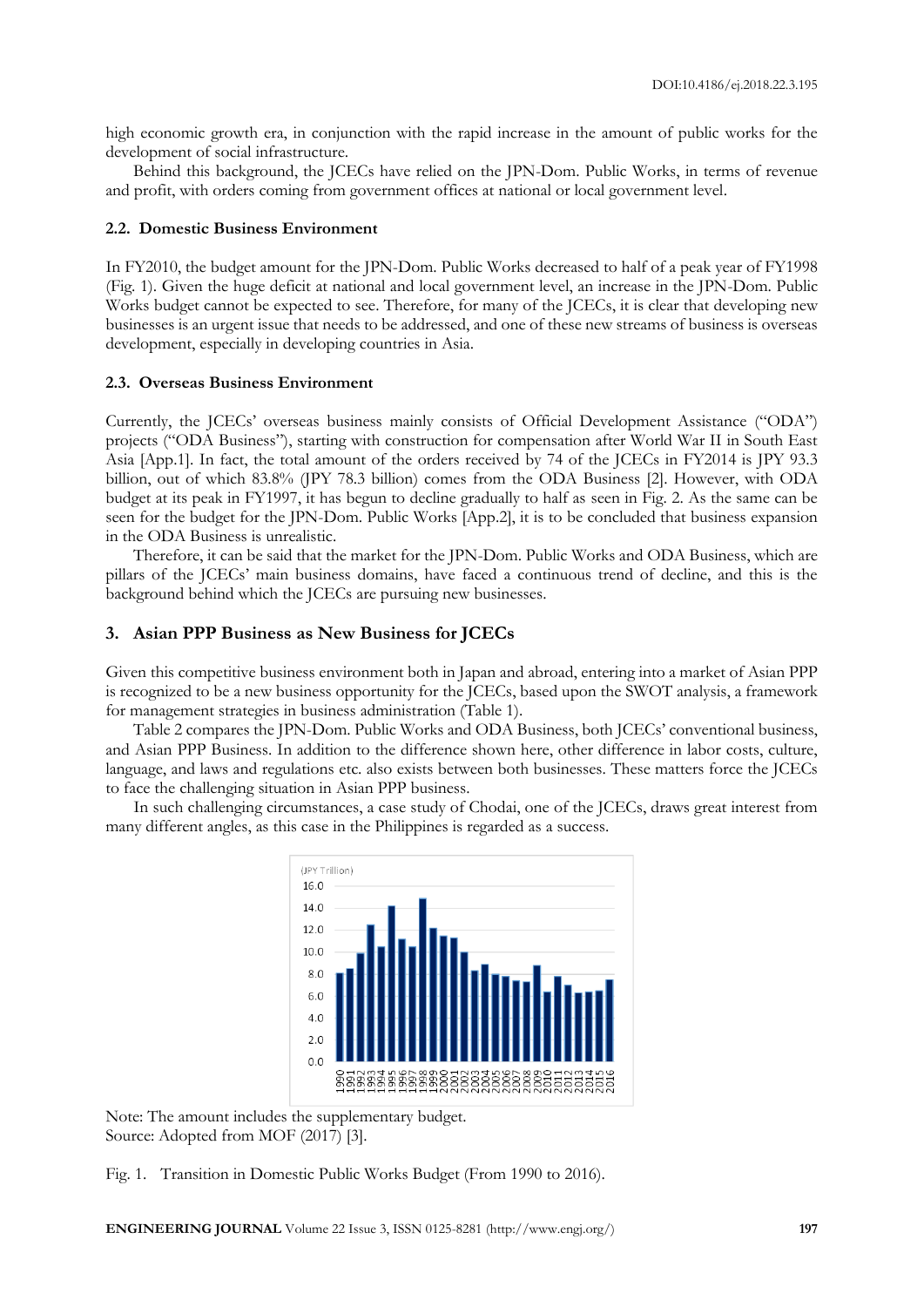

Note: The amount includes the supplementary budget. Source: Adopted from MOFA (2016) [4].

Fig. 2. Transition in Japan's ODA Budget (From 1990 to 2016).

Table 1. "Strength" and "Opportunity" of JCECs.

|             | Contents                                                                                                                                                                                                                                                                                                                                                                                                                                                                                                                                                                                                                                                                                   |
|-------------|--------------------------------------------------------------------------------------------------------------------------------------------------------------------------------------------------------------------------------------------------------------------------------------------------------------------------------------------------------------------------------------------------------------------------------------------------------------------------------------------------------------------------------------------------------------------------------------------------------------------------------------------------------------------------------------------|
| Strength    | Advanced technology, proven track records and human resources (engineers) obtained by getting<br>involved in infrastructure development for many years both in Japan and abroad.                                                                                                                                                                                                                                                                                                                                                                                                                                                                                                           |
| Opportunity | Huge infrastructure demand of approximately 1.7 trillion USD per year (about 190 trillion JPY) in Asia<br>[5]: This strong infrastructure demand cannot be met solely by each country's public works budget or<br>public investments such as ODA, which means bringing in private funds is inevitable. For this reason,<br>the utilization of PPP as a means of bringing in private funds is cited as an important policy in each<br>country, trying to foster an environment where foreign capital is welcomed. Furthermore, there are<br>many countries in Asia which are on friendly terms with Japan and are closely related by geographical<br>proximity and historical significance. |

Table 2. Difference between JPN-Dom. Public Works & ODA Business, and Asian PPP Business.

| Item                       | JPN-Dom. Public Works/ ODA Business                         | Asian PPP Business                                              |
|----------------------------|-------------------------------------------------------------|-----------------------------------------------------------------|
| <b>Target Asset</b>        | Infrastructure, and Public facility                         | Infrastructure mainly                                           |
| <b>Target Invest Stage</b> | Green Field mainly                                          | Green Field mainly                                              |
| Tasks/Order                | Single task/Specification based                             | Multiple task/ Performance based                                |
| Asset Ownership            | Public                                                      | Public/Private                                                  |
| Duration/Term              | vear in many cases                                          | 10 to 30 years on average                                       |
| Private investment         | None                                                        | Yes                                                             |
| Risk burdened by Private   | Minimal, due to commercial risk being<br>burdened by Public | Moderate to High, due to commercial risk<br>burdened by Private |

Note: The original is in English and this is the translated one. Source: Adopted from Kato (2013) [6].

# **4. A Case of Chodai's PPP Projects in the Philippines**

# **4.1. Overview of Butuan Area**

Mindanao (Surface area: 100 km<sup>2</sup> , Population: 22 million), where Chodai has developed new businesses since September 2011, is located in the south of the Philippines, having a wealth of agriculture including rice and banana farming, forestry, fishery and natural resources. Conversely, however, Mindanao is also the least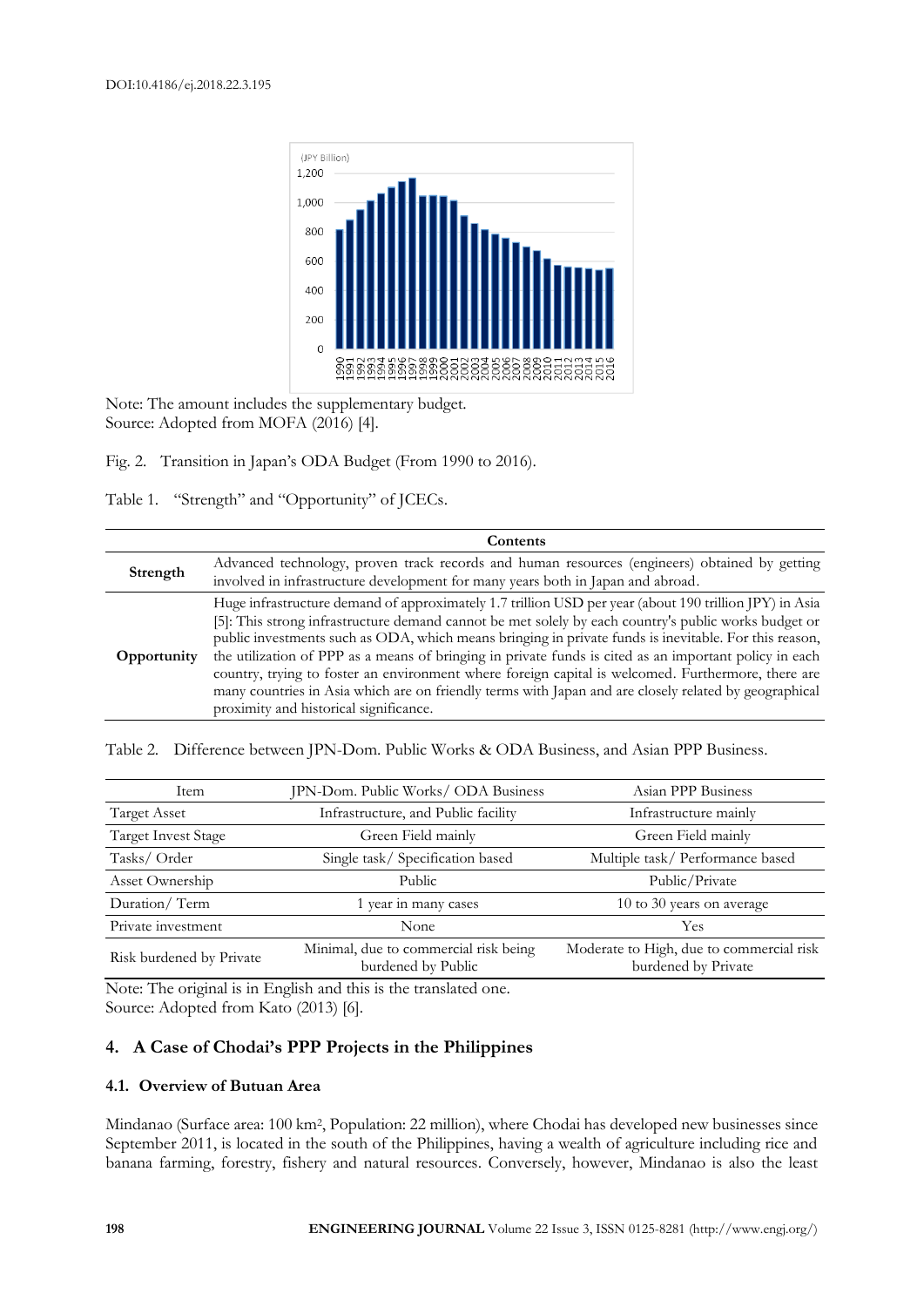

developed area in the Philippines. This is partly due to security reasons, caused by religious conflict as well as anti-government guerilla activities, leading to limited entry into the region of not only Japanese but other

Fig. 3. Location of Butuan City.

foreign companies. Accordingly, Mindanao is positioned far behind the national average in terms of household income. For example, the household income in Caraga Region, where Butuan City is located, is 180 thousand PHP while that of the national average 235 thousand PHP [7]. Also, the poverty rate in Caraga Region is 31.9%, while that of the national average 19.7% [8].

Butuan City (Surface area: 820 km<sup>2</sup> , Population: 350 thousand) is located in the northeast of Mindanao, as a capital city in the Caraga Region, holding five surrounding provinces (Fig. 3). Butuan City is similar to Mindanao in a sense that insufficient infrastructure, such as power and water, as well as an unstable security situation prevents the region from achieving economic development even though it has access to rich natural resources.

## **4.2. Overview of the Projects**

Together with local companies headquartered in Butuan City, Chodai has been conducting several PPP projects, from the early stage of project development such as planning and feasibility study, then financing, construction, to operation, for the purpose of realizing regional development ("Butuan PPP"). All of the projects have been ongoing under the purpose of regional development through the creation of employment, starting with the development of basic infrastructure, through agriculture and fishery businesses, and development and operation of an industrial park.

Chodai entered into a Memorandum of Understanding in May 2015 with two local companies for the purpose of "comprehensive alliance through which all of the parties are to jointly conduct businesses while achieving productivity improvement and high-value adding, on a long term basis, under private sector's initiative, contributing to regional development and furthering peacebuilding in Mindanao" [9] ("MOU").

Based upon the MOU, Chodai is supposed to provide engineering consulting services, which is Chodai's core business, and also involving Chodai in operation and management of the projects though equity investment as well as dispatching directors. Table 3 illustrates the overview of each project in the Butuan PPP.

As a successful case, the Butuan PPP has been widely covered by the media and accepted many visitors who come to view the project sites [App.3]. In addition, The Butuan PPP is designated as one of the 10 worldwide best practices by the United Nations Economic Commission for Europe [10].

The next chapter will then discuss the factors leading to the Butuan PPP's success in order to elucidate a method for the other JCECs to succeed at this new kind of business.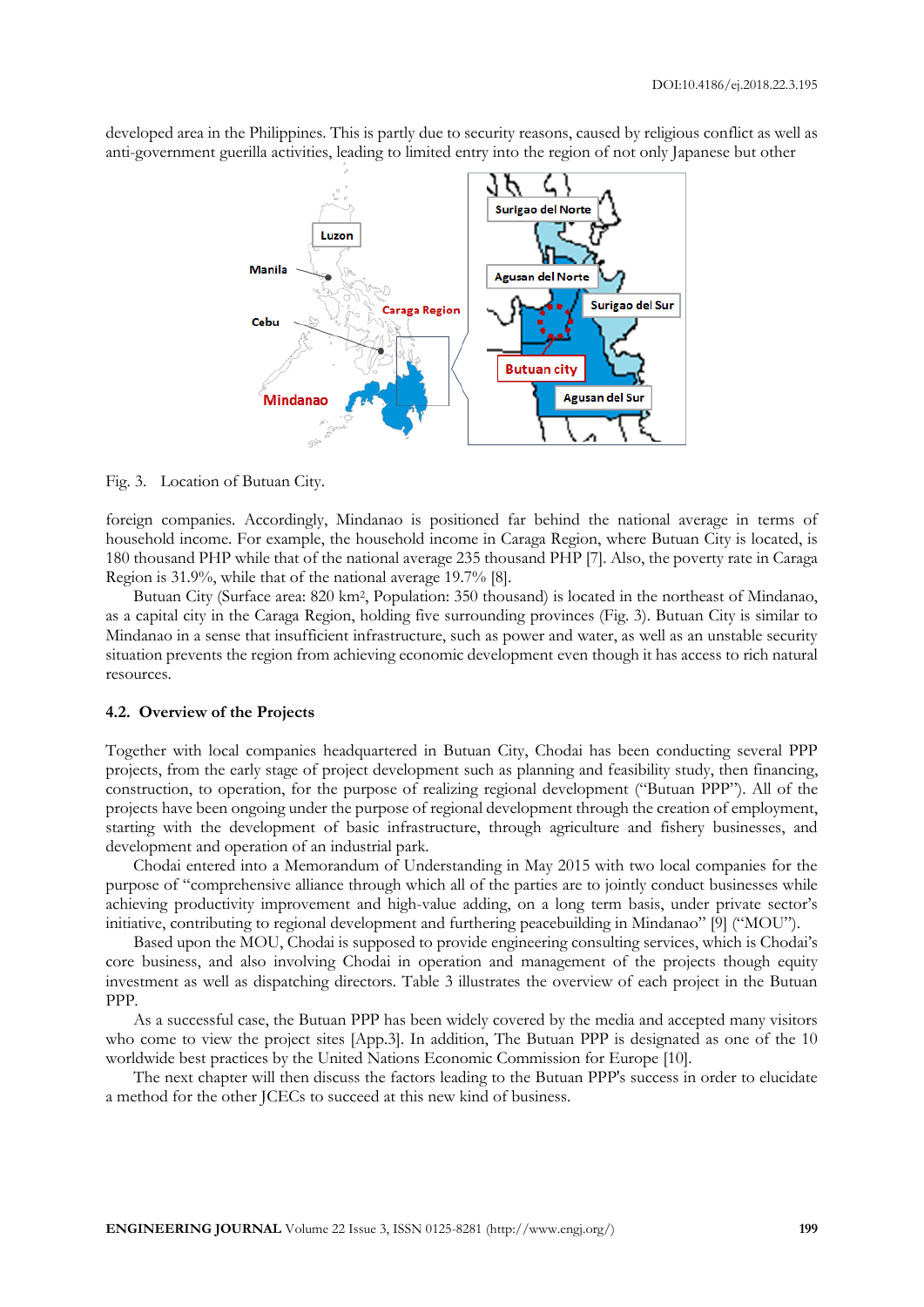# **5. Discussions**

### **5.1. Two Factors and Verification Methods for Chodai's Success**

In this study, two factors were assumed for Chodai's success with the Butuan PPP.

The first factor is that, before expanding into a market of the Asian PPP Business, Chodai has been working for a long time on the JPN-PPP/PFI Business, similar to the Asian PPP Business in nature, so their internal resources, such as human resources in particular, were already in place. In other words, Chodai was able to reduce the risks of engaging in the Asian PPP Business to some extent, right from the start. However, Chodai is not the only JCEC that has been engaged in the JPN-PPP/PFI Business, which means that this factor alone is not sufficient to explain why Chodai was uniquely able to succeed with the Butuan PPP.

Then the second factor comes up, which is the fact that Chodai has worked on small-scale projects at the local government level in the Butuan PPP. In general, limited risk would only occur in any small-scale project even if a given project were to fail, because the invested amount is also limited. There are of course disadvantages to small-scale projects, but in Chodai's case, these disadvantages were overcome by utilizing a method of "Bundling" through which multiple projects are taken on simultaneously.

In order to verify these two factors, investigations into prior researches as well as existing documents were adopted and conducted, and also a qualitative survey was carried out by interviewing Chodai.

|                                                                             | Project Cost                               | Overview                                                        | Status              | Chodai's Role |   |   |
|-----------------------------------------------------------------------------|--------------------------------------------|-----------------------------------------------------------------|---------------------|---------------|---|---|
| Project                                                                     |                                            |                                                                 |                     | E             | D | C |
| Phase 1: Developing a Basic Infrastructure (Power & Water)                  |                                            |                                                                 |                     |               |   |   |
| Hydro(1)                                                                    | 1.2 bil. PHP<br>$(2.8 \text{ bil. JPY})$   | Capacity: 8MW                                                   | Under Const.        |               |   |   |
| Hydro(2)                                                                    | $0.8$ bil. PHP<br>$(1.9 \text{ bil. JPY})$ | Capacity: 5MW                                                   | Pre-FS<br>Completed |               |   |   |
| Hydro(3)                                                                    | 4.0 bil. PHP<br>(9.3 bil. JPY)             | Capacity: 23MW                                                  | FS<br>Completed     |               |   |   |
| <b>Biomass</b>                                                              | $0.4$ bil. PHP<br>$(1.0 \text{ bil. JPY})$ | Capacity: 2MW                                                   | Pre-FS<br>Completed |               |   |   |
| Wind                                                                        | 13.6 bil. PHP<br>(31.8 bil. JPY)           | Capacity: 150MW (2MW×75)                                        | Pre-FS<br>Completed |               |   |   |
| <b>Bulk Water</b>                                                           | 0.6 bil. PHP<br>$(1.3 \text{ bil. JPY})$   | Water supply while enhancing<br>water treatment/supply capacity | Under<br>Operation  |               |   |   |
| <b>Phase 2: Realizing Stable Commodity Supplies</b>                         |                                            |                                                                 |                     |               |   |   |
| Agriculture:<br>Rice Farming & Milling                                      | N/A                                        | For productivity improvement &<br>production of Japonica rice   | Under<br>Operation  |               |   |   |
| Aquaculture:<br>Prawn Farming                                               | N/A                                        | Prawn farming while recovering<br>abandoned ponds               | Pre-FS<br>Completed |               |   |   |
| Aquaculture:<br>Eel Farming & Processing                                    | N/A                                        | Eel farming and processing<br>project                           | Under<br>Operation  |               |   |   |
| Phase3: Developing an Industrial Park (IP) with an Aim to Create Employment |                                            |                                                                 |                     |               |   |   |
| Development &<br>Operation of IP                                            | 3.6 bil PHP<br>$(8.3 \text{ bil } JPY)$    | Land development area: 140ha                                    | Pre-FS<br>Completed |               |   |   |

Table 3. Overview of Each Project in the Butuan PPP.

Note (1): Information and date is as of April 2017, and gathered from public and interviews to Chodai. Note (2): "Chodai's Role" - E: Equity Investment, D: Director Dispatch, C: Consulting Service Note (3): The JPY amount is calculated at the FX Rate of 1 PHP = 2.33 JPY [11].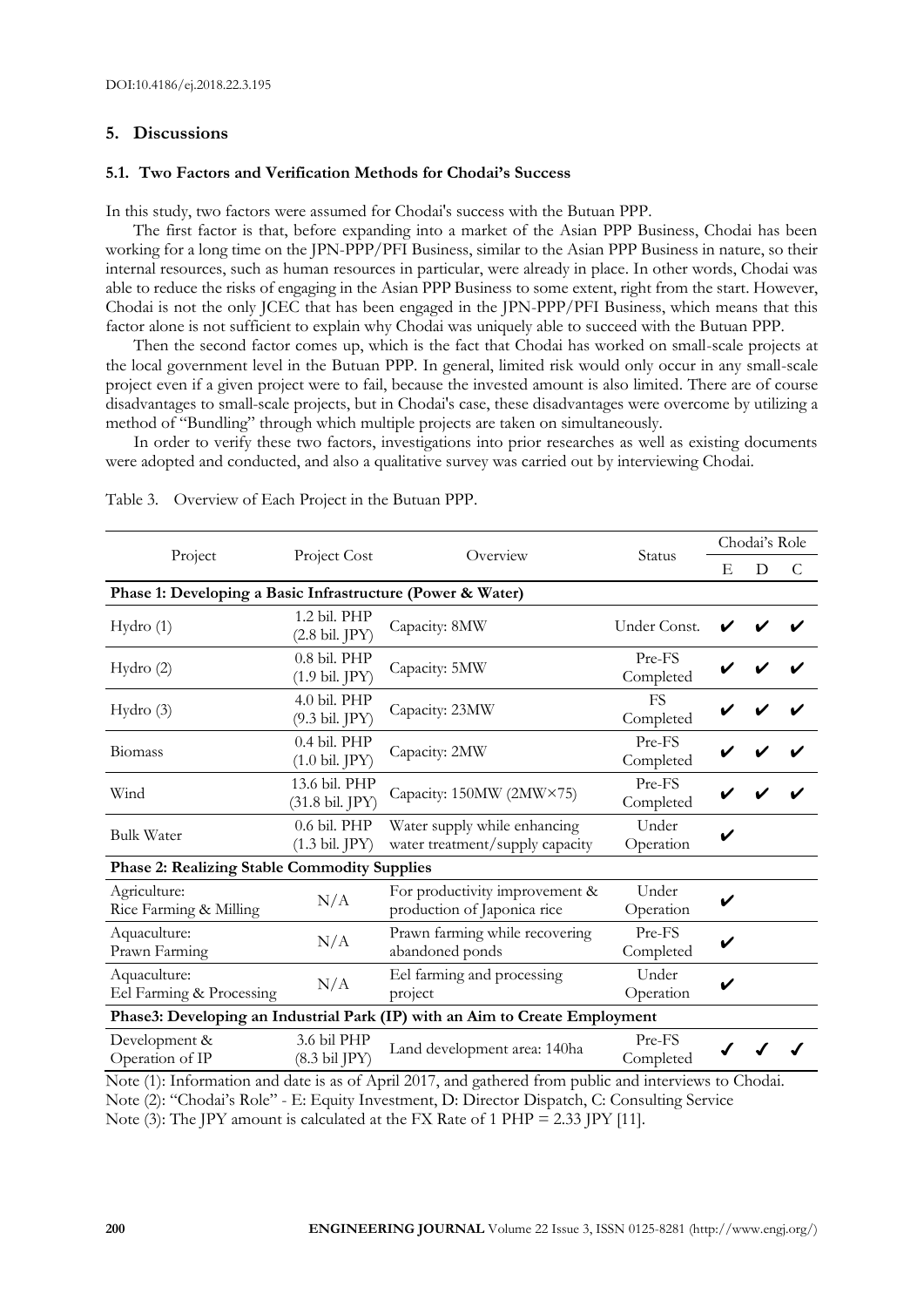# **5.2. Factor (1): Expansion into Asian PPP Business by way of JPN-PPP/PFI Business**

# 5.2.1. Track records in JPN-PPP/PFI business

Chodai has been working on the JPN-PPP/PFI Business in Japan since 1999 when Japan's PFI Act (The Act on Promotion of Private Finance Initiative, Act No. 117 of 1999) was enacted. Chodai is therefore one step ahead of the other JCECs in this market, and has been placed at a higher ranking in a league table of PFI advisors every year as seen in Table 4. As such, Chodai is highly competitive in the JPN-PPP/PFI Business, and employs many engineers (human resources) with proven track records, experience, and know-how.

# Table 4. Advisor Ranking in PFI Projects (2015).

| Rank | Consultant                                       | No. of Projects |
|------|--------------------------------------------------|-----------------|
|      | Pacific Consultants Co., Ltd. *                  | 62              |
| 2    | Chodai Co., Ltd. *                               | 40              |
| 3    | Mizuho Research Institute Ltd.                   | 37              |
| 4    | PricewaterhouseCoopers                           | 35              |
| 4    | Japan Economic Research Institute Inc.           | 35              |
| 6    | The Japan Research Institute, Ltd.               | 29              |
|      | CTI Engineering Co., Ltd. *                      | 22              |
|      | AXS Satow Inc. *                                 | 22              |
|      | Mitsubishi UFJ Research and Consulting Co., Ltd. | 22              |
| 10   | Nomura Research Institute, Ltd.                  | 21              |
| 11   | Mitsubishi Research Institute, Inc.              | 18              |
| 12   | Chiiki Kezai Kenkyusho, Inc.                     | 12              |
| 12   | Nikken Sekkei Civil Engineering Ltd. *           | 12              |
| 14   | NJS Co., Ltd. $*$                                | 11              |
| 14   | Yachiyo Engineering Co., Ltd. *                  | 11              |

Note (1): This table is based on the top 15 companies. Note (2): Companies with the "\*" mark indicate the JCECs.

Source: Adopted from JPPA (2015) [12].

5.2.2. Similarities between JPN-PPP/PFI business and Asian PPP business

The preceding studies have already discussed the similarities, from the viewpoint of the nature of business, between the JPN-PPP/PFI Business and Asian PPP Business (Table 5). Therefore, track records in the JPN-PPP/PFI Business could be an advantage in entering into a market of the Asian PPP Business.

5.2.3. Rational for expansion through JPN-PPP/PFI business

As the JPN-PPP/PFI Business and Asian PPP Business have many similarities, expanding out from the JPN-PPP/PFI to the Asian PPP Business is a reasonable choice, as existing resources can effectively be utilized. In this regard, it was discussed that even in prior researches, accumulating such human resources as are familiar with the JPN-PPP/PFI Business could give the JCECs considerable advantages in expanding into the Asian PPP Business [6].

Furthermore, the fact that "opening up the public sector that has been responsible for the development and operation of domestic infrastructure to the private sector [...] leads to opportunities for private companies to strengthen their international competitiveness and expand the market" [13] and that "increasing the number of track records in PFI projects in Japan and building know-how enables private companies to further their expansion into the international PFI market" [14] has been thoroughly discussed and established in other reports and surveys. It is therefore clear that the business experiences of the JPN-PPP/PFI Business have great value for expanding outwards to the Asian PPP Business.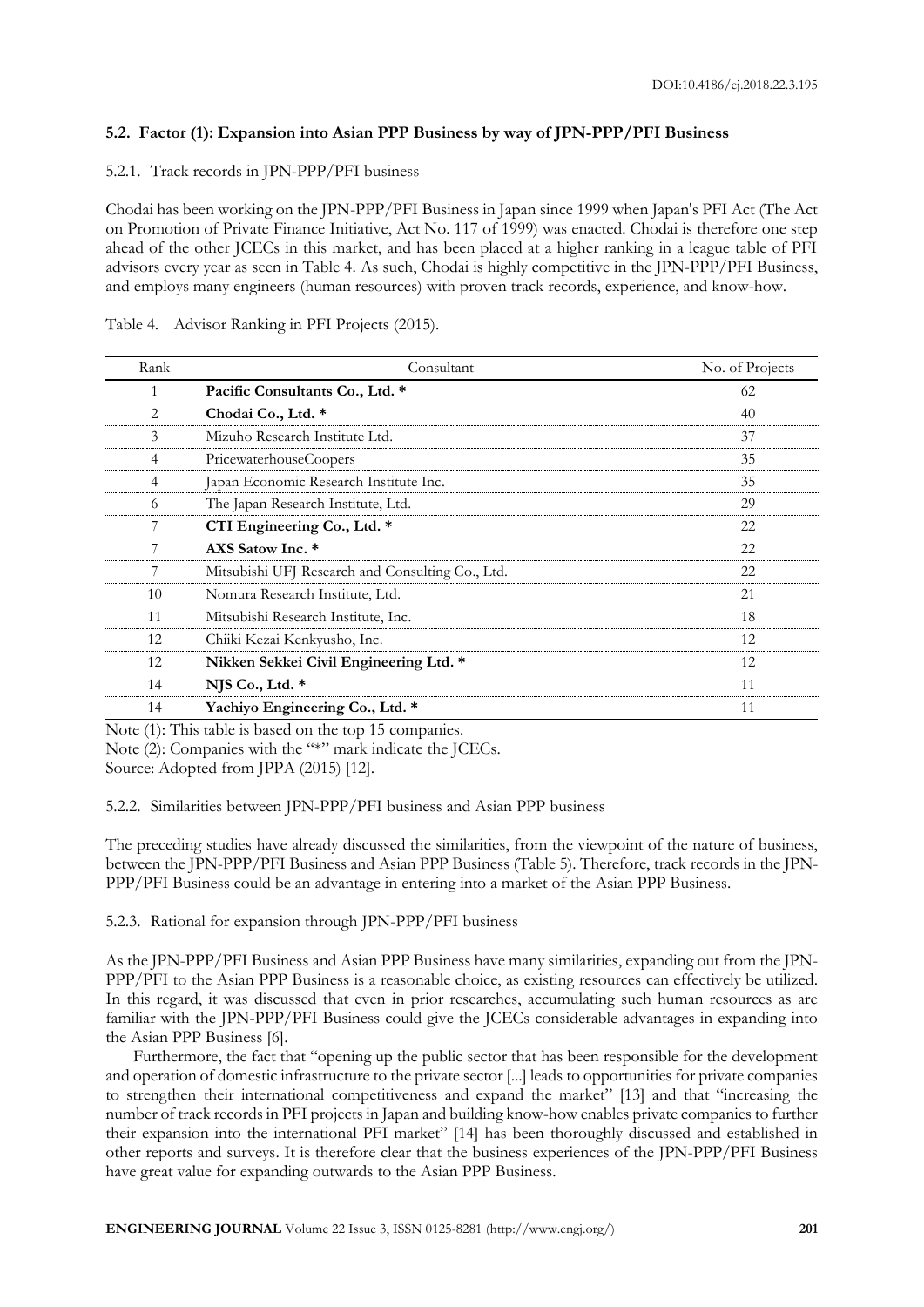#### DOI:10.4186/ej.2018.22.3.195

Meanwhile, as Table 4 demonstrates, the JCECs comprise 7 of the top 15 companies. As such, if the discussion above is correct, it could be assumed that all of these JCECs, not just Chodai, have the potential to expand into the Asian PPP Business and are ready to do so based upon the track records in the JPN-PPP/PFI Business. In reality, however, there have been a few other examples of the kind of success which Chodai has achieved. In other words, this shows that a proven track record in the JPN-PPP/PFI Business may be one of the conditions required to succeed in Asian PPP Business, but it alone is not sufficient to ensure success.

Table 5. Comparison between JPN-PPP/PFI Business and Asian PPP Business.

| Item                       | JPN-PPP/PFI Business                                                                                       | Asian PPP Business               |
|----------------------------|------------------------------------------------------------------------------------------------------------|----------------------------------|
| <b>Target Asset</b>        | Public facility mainly                                                                                     | Infrastructure mainly            |
| <b>Target Invest Stage</b> | Green Field mainly                                                                                         | Green Field mainly               |
| Tasks/Order                | Multiple task/ Performance based                                                                           | Multiple task/ Performance based |
| Asset Ownership            | Public/Private                                                                                             | Public/Private                   |
| Duration/Term              | 15 to 20 years on average                                                                                  | 10 to 30 years on average        |
| Private investment         | Yes                                                                                                        | <b>Yes</b>                       |
| Risk burdened by Private   | Minimal to Moderate, due to commercial risk Moderate to High, due to commercial risk<br>burdened by Public | burdened by Private              |

Note (1): The original is in English and this is the translated one.

Note (2): This comparison is as of 2013, and thus it can be said that the feature of Domestic PPP/PFI business has got closer to Asian PPP business because of change in the relevant laws and regulations related to the PFI.

Source: Adopted from Kato (2013) [6].

# **5.3. Factor (2): Participation from Small-sized Projects and Utilization of Methods for Bundling**

For the purpose of verifying this second factor, an interview to Chodai was conducted on 10 August 2016 ("Interview") [App.4].

# 5.3.1. Participation from small-sized projects

As shown in Table 3 above, the projects in the Butuan PPP were of a small size worth less than 10 billion JPY, except for the wind power generation project. Considering that the scale of projects at national government level, such as highways, airports and railways, generally tend to be in the range of tens of billions to hundreds of billions JPY [App.5], the size of each Butuan PPP, all at local government level, can be considered as relatively small.

When a PPP project is commercialized, generally, the initial project costs are covered with equity investments and bank loans. As such in the Butuan PPP, according to the Interview, 30% to 50% of the project cost for each project is procured by equity investment.

Since the Butuan PPP are joint projects mainly with two local partners (equity investors), according to the MOU, the ratio of Chodai's share is in the 5% to 20% range. In other words, considering the financial structure via bank loan, Chodai's actual investment ratio out of the total project cost ended up ranging from 1.5% to 10%. In addition, according to Chodai, the upper limit of this burden as an absolute amount for a single project is set at one hundred million JPY. If the total project cost is large, the investment ratio is kept low trying to get close to the burden, but if the cost is small, then the investment ratio is increased to maintain a certain level of presence among the shareholders while mitigating the risk.

For the JCECs, entering into Asian PPP Business is different in business nature and risk from JPN-Dom. Public Works and ODA Business in terms of the necessity for equity investment, long term business of not a single year, involvement in operation and so on. Therefore, it is a reasonable administrative choice that the JCECs, which do not have a big balance sheet or strong finances, start to develop small-sized local projects with minimal risk while adjusting their investment ratio and amount.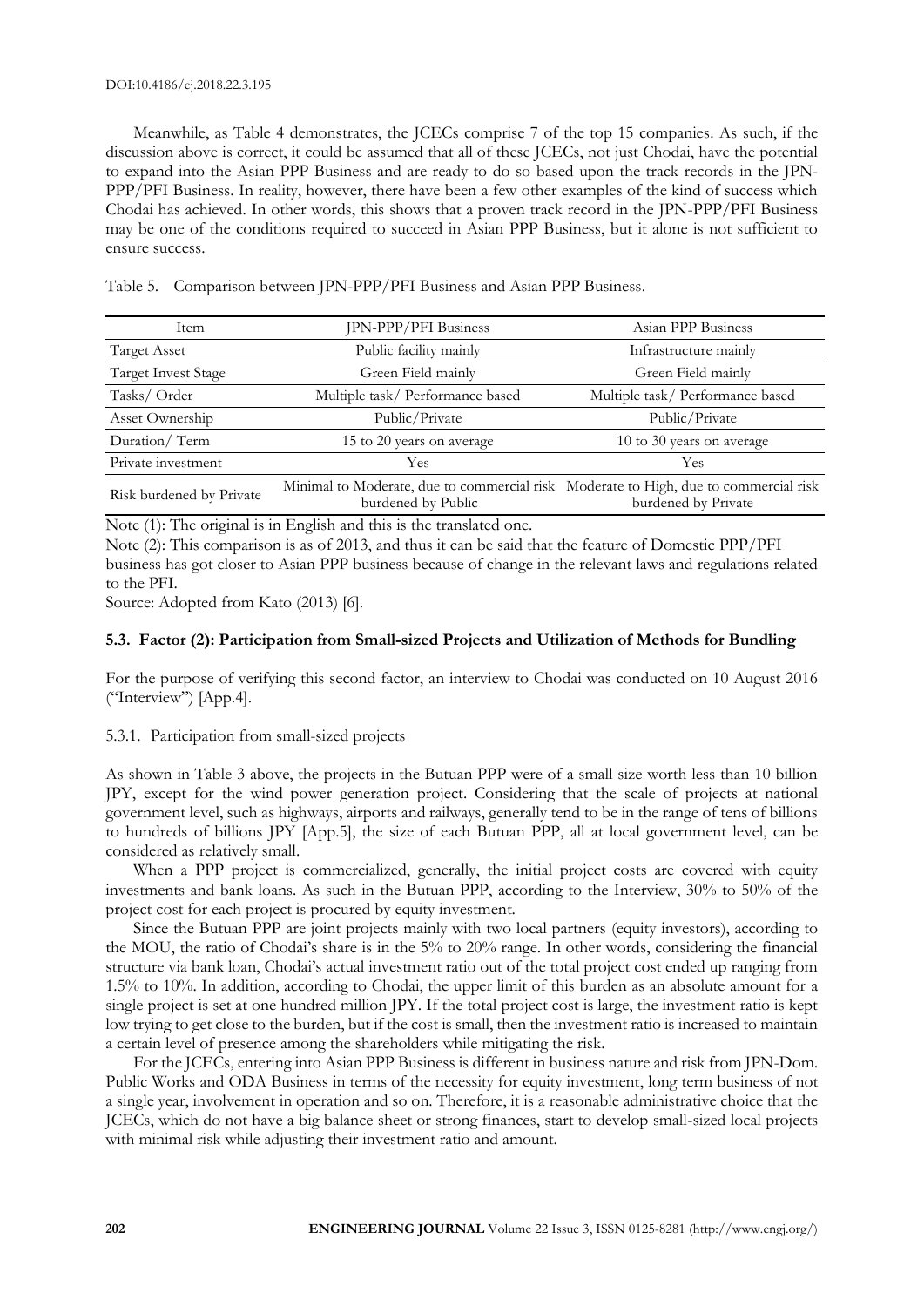## 5.3.2. "Bundling" to overcome challenges caused by small-size projects

On the other hand, there are also disadvantages to participating in small-scale projects. Prior researches have revealed that for promoting, or participating in, a PPP project, large amounts of time and expense, such as proposal preparation costs and external consultant costs, is required, regardless of the project's size [15], even before the operation begins. In other words, the smaller the project's scale, the higher the proportion of such fixed costs consisting of transaction costs, thereby raising up the break-even point. This point makes private sectors' participation in PPP projects difficult. However, the method of the Bundling can help to offset these negative issues.

The Bundling is one of the methods, along with "Broadening", proposed to further promote PPP/PFI projects in Japan by bundling multiple projects together, thereby initially securing a certain level of absolute amount in sales and profit from the viewpoint of "quantity", and secondly improving profitability by leveraging economies of scale from the viewpoint of "quality" [16].

It has already been discussed through prior researches that the Bundling would lead to improvements in project profitability, Internal Rate of Return (IRR) and Net Present Value (NPV) for example, from the private sector's point of view.

In addition, through the Interview, it was figured out that common and overhead costs can be shared, and thereby reduced by, for example, working on multiple projects during a single visit (economies of scale and scope). This also would foster mutual understanding and trust among the partners and the relevant parties, which in turn can speed up negotiations and procurement, leading to earlier commercialization (speed optimization). By having multiple projects at once, good projects could be offset with bad ones in economics, and lead to a decrease in overall risk among other benefits (portfolio effect) (Table 6).

In conclusion, in Chodai's case, the risk to be assumed per project is well managed and reduced by working on small-sized projects, and at the same time, the drawbacks that go along with participating in smallscale projects are overcome by bundling together to secure firstly a certain required volume of profit and secondly profitability.

Table 6. Result of the interview.

### **Result of the Interview**

## **Scale/Scope Economies**

From a business travel cost savings perspective, being able to engage in multiple projects in a single trip is important for overseas projects.

# **Speed Optimization**

- Mutually deep understanding and trust between partners, obtained through the course of multiple project collaborations, shortens the time required for initial adjustments and contract negotiations.
- The number of consultation hours that need to be billed to attorneys etc. is also reduced, resulting in an according reduction in costs.
- Being more familiar with relevant laws and regulations etc. shortens the time required to make decisions.

## **Portfolio Effects**

- Considering whether or not a bundled projects is meeting the desired revenue criteria from a big picture perspective, the evaluation process will be done, while taking into account the project's origins, overall concept, and partner's concerns.
- Since it is extremely unlikely that all projects will turn out poorly, developing multiple projects simultaneously can mitigate any single project's individual risks, making the prospect of project participation more attractive.

Note: Adopted and reconstructed by extracting answer results of Chodai only based upon a group interview of [App.4].

## **5.4. "Platformer" as a Supplementary Effect brought by Bundling**

Through the Bundling by working on multiple projects over the time in the same area with the same partner, Chodai has become familiar with local laws and regulations, built a human resources network, and developed trust among relevant agencies and local business partners. Thus, it can be said that Chodai's current position is achieved because plenty of time and cost have been invested over five years. The result of this time and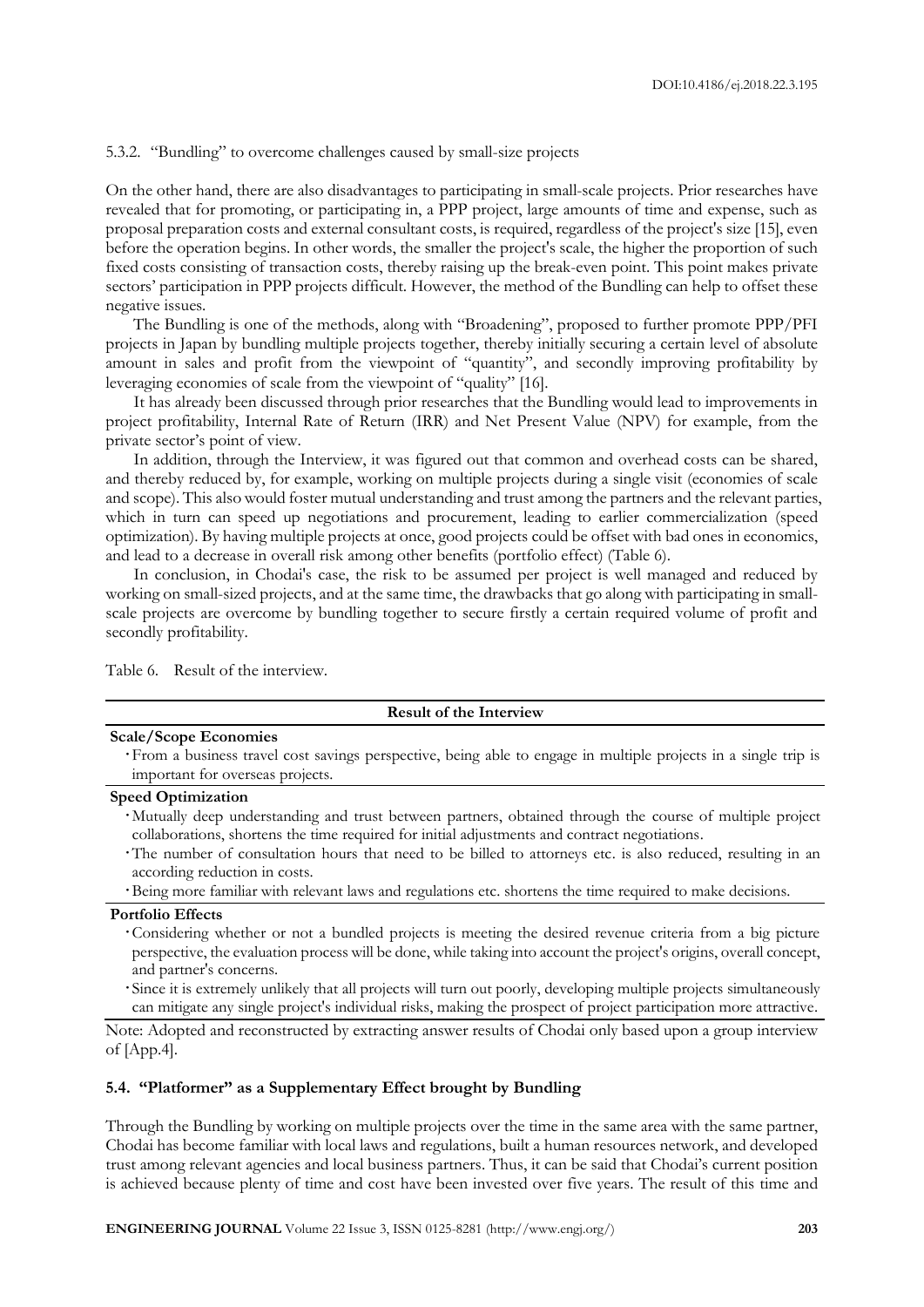money investment means that Chodai can now conduct business in the area much more quickly and smoothly than before, and than the others.

The "Platform" is often defined to be a "place" which would tie various things, including companies, together, and the platform company ("Platformer") is the one which would provide such services and systems based upon such a "place". In the IT industry right now, Google, Apple and Amazon.com, for example, are said to be this Platformer, since their business is to provide others with a business platform. As such, Chodai has the potential to be such a Platformer in the Butuan region as a new business model.

For example, Company A, which intends to launch a new project in the Butuan region, would need to be familiar with the region while building a local network including finding partner(s), by investing adequate time and cost as Chodai has actually done. Likewise, local partners would also need to spend time and cost determining whether Company A is trustworthy, to determine whether they can do business together. Accordingly, Company A could not enjoy the same quick and smooth business environment as Chodai can do. However, if Chodai were to act as a middleman between Company A and the local partners, Chodai could then provide a platform as a business foundation to enable Company A to also do business quickly and smoothly. This would in turn reduce both time and money that would normally be invested by, and for the sake of, both Company A and the local partners, which means, Company A especially in this case, could expect a time-purchasing effect normally brought in by M&A (Merger and Acquisition).

The value of the Platformer is very similar to that of "brand" in a sense that it is intangible but offers value to business. Chodai has yet to make any revenue as a Platformer, however, an example of another Japanese company can also be found in Mindanao, which has already monetized itself as a Platformer based upon their business experience in the area over the five years [App.6]. It can therefore be said that the Bundling can likely add new sources of revenue as a Platformer or through the Platform business, which is just a brand new business for the JCECs.

# **6. Conclusion**

According to a Chodai domestic sales manager with more than 10 years' experience, over 80% of contracts for the JPN-Dom. Public Works in Chodai are for a single fiscal year. Of course, since these projects generally take more than one year to complete, there is always the possibility for Chodai to receive new orders to be able to work continuously on the project into the following fiscal year. However, as each contract expires in a single year, this follow-up work is never guaranteed.

As discussed in this study, the prospect of the JCECs expanding into Asian PPP Business as a new business is not solely to compensate for the decline in their primary JPN-Dom. Public Works. The JPN-Dom. Public Works, on which many of the JCECs' heavily rely in terms of sales, has been a shrinking market, and furthermore, makes management of the JCECs risky and unstable due to the above single fiscal year contract structure, which does not even carry a guarantee of continued future work.

However, the primary revenue driver of the JCECs for over half a century in the past could not easily be replaced by a new kind of business. It is then expected that JPN-Dom. Public Works will continue to be a main source of revenue for the foreseeable future to the JCECs. In that sense, just like the JPN-PPP/PFI Business which was itself once a new business venture, the Asian PPP Business is likely to be a source of supplementary income as well as a way to diversify revenue structure of the JCEC's. Diverse income sources generally create a portfolio effect, which brings the benefit of reducing future uncertainty from an administrative perspective. In other words, given the particulars of the JCECs, the merits of expanding into Asian PPP Business can be summarized with the following 3 points:

- 1. To increase sales amount by increasing the amount of business volume and also income sources,
- 2. To diversify and stabilize sales by acquiring new income sources of dividend from investment and the Platformer, in addition to their core business as a consulting service, and
- 3. To secure long-term sales for multiple years through dividend, and fee from consulting service and the Platformer during business operation stages.

The purpose of this study is to discuss the factors behind successful Asian PPP Business, as a new business opportunity for the JCECs, and then to systematically organize and then verify such factors. Among these, firstly the relationship and its significance between the Asian PPP Business and JPN-PPP/PFI Business, secondly the role and significance of the Bundling, and thirdly the possibility of the Bundling as a means to create all-new business opportunities as the Platformer in particular have been discussed and clarified. These can be said to be significant to some extent, for the purpose of establishing new business for the JCECs. It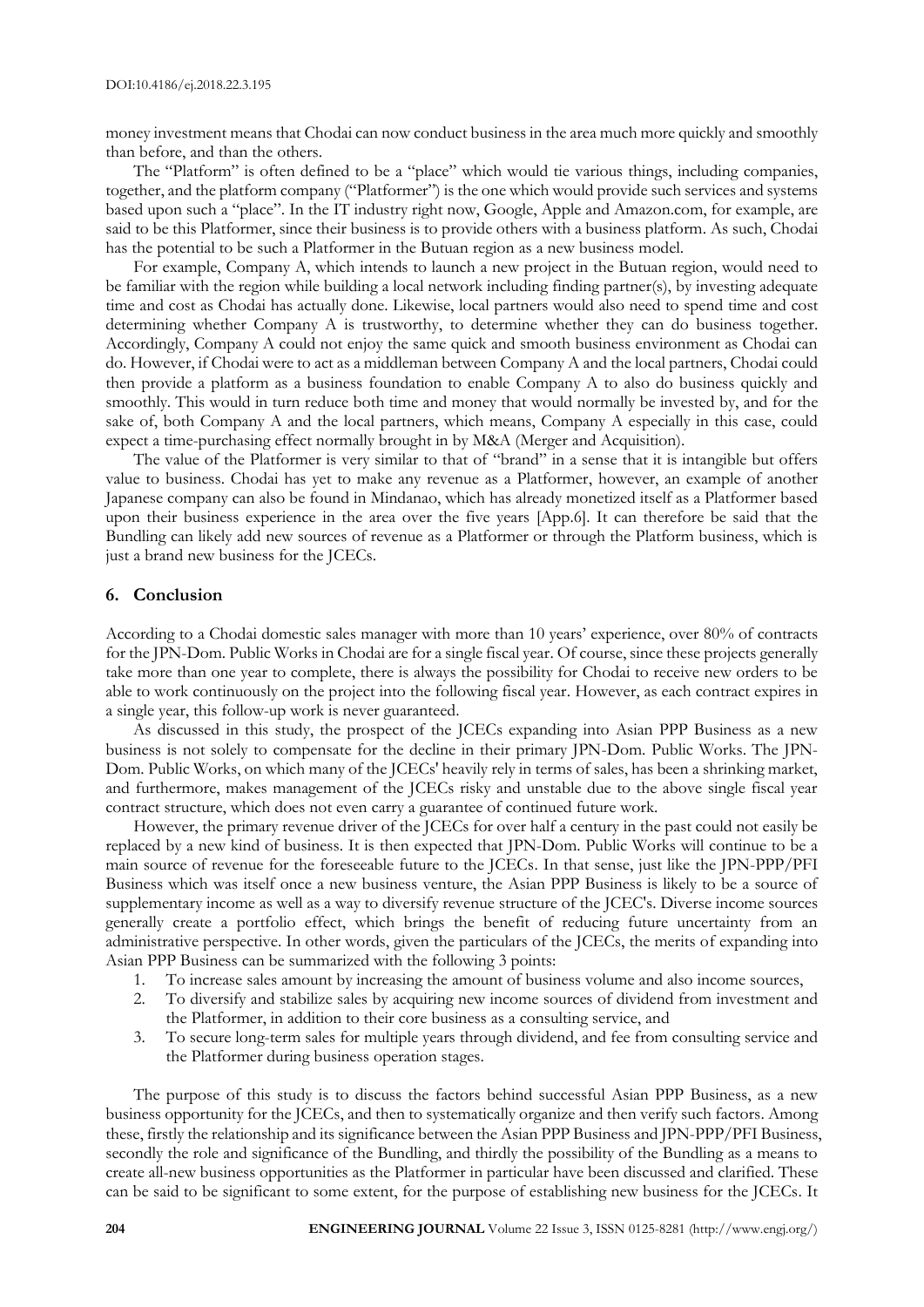cannot be denied, however, that for this study, only a single case was examined, and the discussion does not reach to a further detailed analysis, such as digging deeper into examples other than Chodai or the Philippines. In addition to giving further analysis to the already discussed matters in this paper, these are matters for discussion in a future paper.

# **Appendix**

- [App.1] This is why, looking at Japanese ODA destinations from 1971 to 2014 for example, Asian countries are listed starting with Indonesia, which ranked first, followed by India, China, the Philippines, and Vietnam [17]. Also, looking at the major ODA donor countries to the Philippines, 56% (24.3 Billion USD) of the cumulative amount from 1966 to 2013 was provided from Japan, which ranks in first position [18].
- [App.2] A correlation coefficient between the budget for domestic public works and for the ODA from 1990 to 2016 is 0.864.
- [App.3] In regards to the Butuan PPP, taking the five year period from FY2012 to FY2016 as an example; 33 articles were published in Kensetsu Kogyo newspaper, 13 lectures and seminars were conducted, 25 onsite visits occurred, and 11 support cases (through Feasibility Study, Lending Facility etc.) were provided by Japanese government agencies.
- [App.4] This group interview was conducted, making use of the event "The Philippines Japan Business Conference "Creating Opportunities, Sustaining Friendship" sponsored by Butuan City over the course of three days, from 11th to the 13th of August 2016. It was held for the benefit of the parties from both Japan and the Philippines which were involved in the Butuan PPP including Chodai. The Interview was conducted to two general managers from Chodai.
- [App.5] For example, San Miguel, a major Philippine conglomerate, proposed a plan to the government in 2014 to construct Manila's new airport as a PPP project totaling US \$10 billion [19].
- [App.6] Biomass Japan Inc., a Japanese company, engaged in manufacturing and selling biodiesel plants, entered into Davao City, located in south Mindanao, for a survey supported by JICA five years ago. They have since continued to conduct business there, building a network between the public and private sectors in Davao and its surrounding area. They went on to take advantage of these achievements and strengths by launching a consulting service department that supports overseas development for small and medium companies in Japan, which is unrelated to their main business. This newly set up department supports the advancement of Japanese companies by gathering information on local sites, providing information related to the process of overseas development and introducing local networks [20].

# **References**

- [1] The Japan Civil engineering Consultants Association (JCCA). (2016). "1-2-1 History, 1-2 Overview of Japanese Civil Engineering Consultants," in *White Paper on Civil Engineering Consultants FY2016* [Online]. Available: http://www.jcca.or.jp/achievement/annual\_report/white\_reports\_h28.html [Accessed: 26 June 2017]
- [2] JCCA, "3-7 enhancement of international competitiveness," in *White Paper on Civil Engineering Consultants FY2016*. 2016. Available: https://www.jcca.or.jp/files/achievement/annual\_report/pdf/ wp2016\_03\_3-7.pdf [Accessed: 26 June 2017] (Japanese)
- [3] Ministry of Finance (MOF). (2017). "(2) Public works, 9. Expenditure in the area other than social security, II Problems in Each Area, Chapter 1 National Finance," in *Finance Related Data of Japan, Apr 2017* (in Japanese) [Online]. Available: http://www.mof.go.jp/budget/fiscal\_condition/related\_data/ 201704\_02.pdf [Accessed: 26 June 2017]
- [4] Ministry of Foreign Affairs (MOFA). (2017). *Japan's ODA Budget* (in Japanese) [Online]. Available: http://www.mofa.go.jp/mofaj/gaiko/oda/shiryo/yosan.html [Accessed: 12 July 2017]
- [5] Asia Development Bank, "Section 4. Estimating Infrastructure Needs for 2016-2030," in *Meeting Asia's Infrastructure Needs*. Feb. 2017.
- [6] S. Kato, "Study on expansion of Asian PPP business by Japanese engineering consulting firm Possibility of expanding Asian PPP business by utilizing the business track records of Japanese PFI", master's thesis, TOYO Graduate School of Economics, Tokyo, Japan, Sep. 2013.